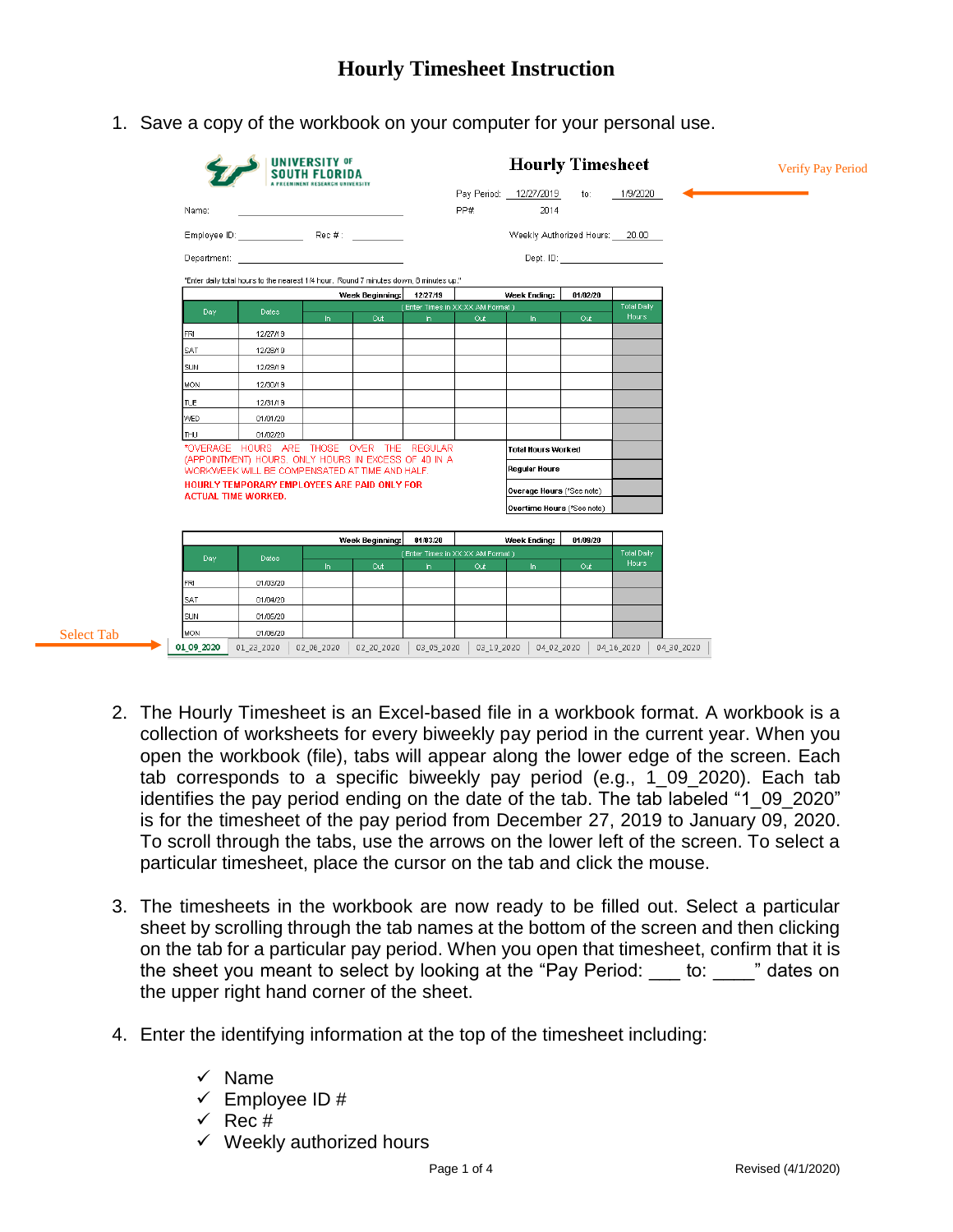- $\checkmark$  Department
- $\checkmark$  Department ID#

The information that you fill out on the top will be transferred to all of the timesheets in the workbook, so you will not need to enter this information again unless your information changes during the year.

- 5. DO NOT ENTER ANY NUMBERS into the cells along the **"Total Daily Hours"** column. These are calculated automatically from the "In" and "Out" times entered each day and the **"Weekly Authorized Hours"** entered at the top of the sheet.
- 6. The "WORK TIME CALCULATOR" determines hours worked as follows:

The Hourly Timesheet in Excel calculates total daily hours based on the "In" and "Out" times that are entered for each day. In order for this calculation to work properly, the time entries have two important features:

- A. *Format* The proper format for a time entry is XX:XX AM. For the purposes of this format, 8:00 am is "Eight, colon, zero, zero, space, am" The space after the two zeros is a critical part of the entry.
- B. *Rounding* The times entered into the "In" and "Out" columns should be rounded to the nearest quarter hour. For example, if you arrive at work at 7:59 am, this should be entered as 8:00 am. If you arrive at work at 8:07 am, this should be entered as 8:00 am. If you arrive at work at 8:08 am, this should be entered as 8:15 am "Eight, colon, one, five, space, am". Remember to round 7 minutes down and 8 minutes up.
- 7. The Overage And Overtime Hours Calculator determines those hours as follows:

The Hourly Timesheet in Excel automatically totals the daily hours worked into a weekly total. These work hours are then automatically assigned to "Regular Hours", "Overage hours", and "Overtime Hours" as appropriate. The "Weekly Authorized Hours" entered at the top of the sheet are used as the upper limit to "Regular Hours". Any hours worked in excess of the weekly authorized hours are assigned as "Overage Hours". These hours are not necessarily paid at time and one half. To get paid for time and one half, an employee must work over 40 hours in a workweek. Thus, an employee who is appointed for 35 hours, and works 42 hours, will have 7 "Overage Hours" on the timesheet. Five of these hours will be paid at straight time. Two hours are paid at time and one half, and this figure appears as "Overtime Hours".

8. Printing And Signing The Timesheet

When you have completed the timesheet for a particular pay period, print that sheet. It is then signed by the employee and the employee's supervisor. Employees working remotely are required to sign timesheets via DocuSign.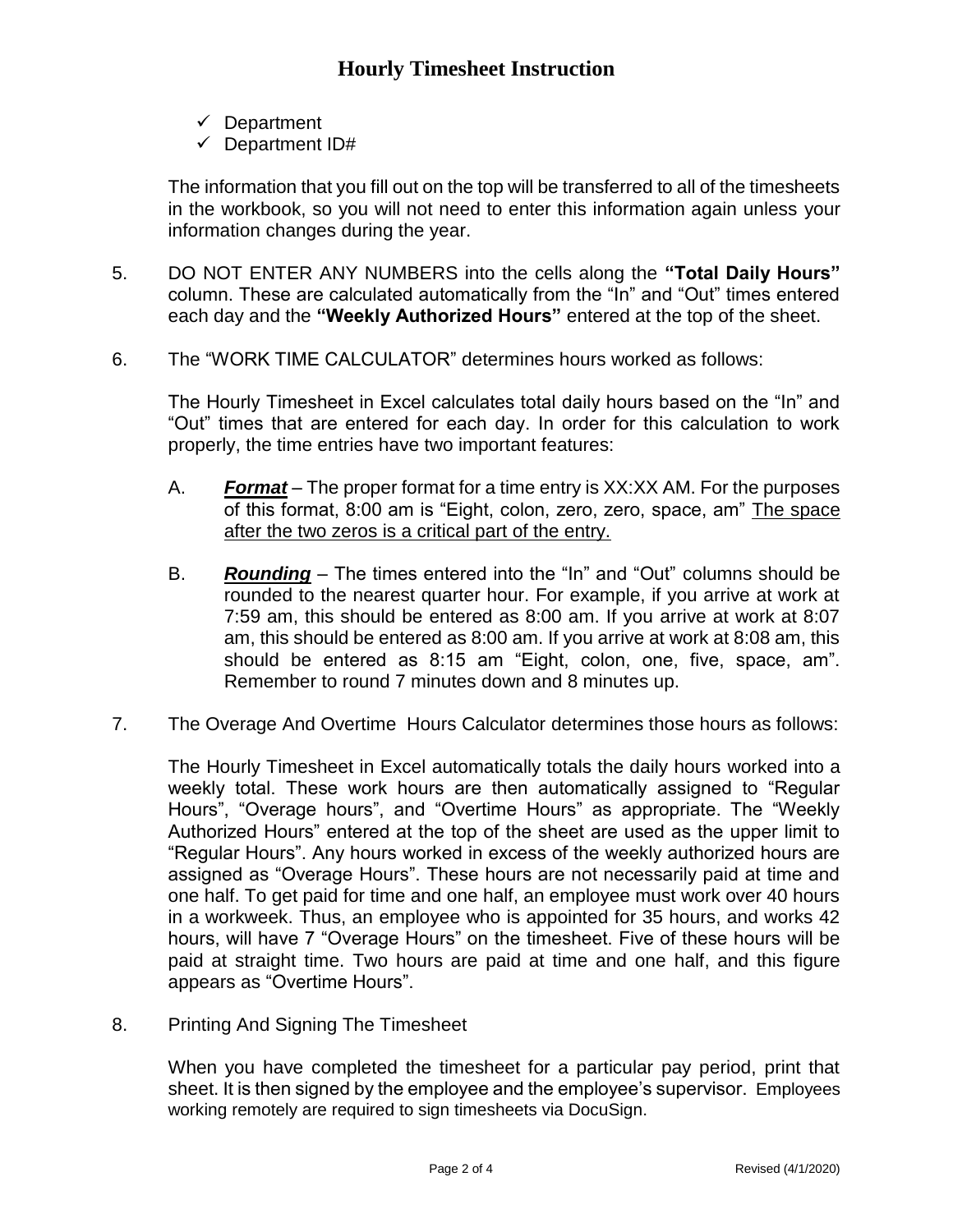9. Revised Timesheet Instructions for COVID-19

The Hourly timesheet has been revised to provide leave benefits for hourly employees due to COVID-19. This program is available to OPS and regular hourly employees only (e.g. salaried employees are excluded). The purpose of this program is to permit hourly employees to complete their essential, on campus duties without worrying about whether they will lose pay on a weekly basis by working on **staggered shifts** and following additional CDC guidelines.

On a temporary basis, the university will provide up to 80 hours of administrative leave for mission critical employees who are directed to physically report for work on a USF campus through April 30.

The timesheet below represents an employee with a .80 FTE that works 32 hours a week. Two additional columns have been added to the hourly timesheet. The **Emergency Paid Sick Leave (ESL)/Emergency FMLA (EFMLA)** and **Administrative Leave (Admin)**. The employee's work schedule is Friday through Wednesday, required to work 8-hour days. The employee works their normal 8 hour shift on Friday. Employee is placed on a staggered shift on Monday, working 3 hours and granted 5 hours of Admin leave. Employee has been approved for ESL on Tuesday and Wednesday.

If the employee has been approved for pay at 2/3 their hourly rate (Reasons #4, #5 or #6) do not enter the 2/3 rate on the timesheet. Enter the hours the employee normally works. Payroll will calculate and payout the correct amount of pay.

|                                                                                                        | <b>UNIVERSITY OF</b><br><b>SOUTH FLORIDA</b>                                                   | <b>Hourly Timesheet</b> |                 |                                  |                         |                               |          |                    |                        |              |  |
|--------------------------------------------------------------------------------------------------------|------------------------------------------------------------------------------------------------|-------------------------|-----------------|----------------------------------|-------------------------|-------------------------------|----------|--------------------|------------------------|--------------|--|
|                                                                                                        |                                                                                                |                         |                 |                                  |                         | Pay Period: 4/3/2020 to:      |          | 4/16/2020          |                        |              |  |
| Name:                                                                                                  |                                                                                                | 0                       |                 |                                  | PP#                     | 2021                          |          |                    |                        |              |  |
|                                                                                                        | Employee ID: ______ %00000___ Rec #: _____ 0_____                                              |                         |                 | Weekly Authorized Hours: 32.00   |                         |                               |          |                    |                        |              |  |
| Department:                                                                                            | ×.<br>$\overline{a}$ and $\overline{a}$ and $\overline{a}$                                     |                         |                 | Dept. ID: 0-0000-000             |                         |                               |          |                    |                        |              |  |
|                                                                                                        | "Enter daily total hours to the nearest 1/4 hour. Round 7 minutes down, 8 minutes up."         |                         |                 |                                  |                         |                               |          |                    |                        |              |  |
|                                                                                                        |                                                                                                |                         | Week Beginning: | 04/03/20                         |                         | Week Ending:                  | 04/09/20 |                    |                        |              |  |
| Day                                                                                                    | <b>Dates</b>                                                                                   | $\ln$                   | Out.            | (Enter Times in XX:XX AM Format) | Out                     |                               | Out      | <b>Total Daily</b> | <b>Emergency Sick/</b> |              |  |
| FRI                                                                                                    | 04/03/20                                                                                       | 8:00 AM                 | 12:00 PM        | $\ln$<br>1:00 PM                 | 5:00 PM                 | In                            |          | Hours<br>8.00      | Emergency FMLA**       | <b>Admin</b> |  |
| <b>SAT</b>                                                                                             | 04/04/20                                                                                       |                         |                 |                                  |                         |                               |          |                    |                        |              |  |
| <b>SUN</b>                                                                                             | 04/05/20                                                                                       |                         |                 |                                  |                         |                               |          |                    |                        |              |  |
| MON                                                                                                    | 04/06/20                                                                                       | 8:00 AM                 | 11:00 AM        |                                  |                         |                               |          | 3.00               |                        |              |  |
| <b>ITUE</b>                                                                                            |                                                                                                |                         |                 |                                  |                         |                               |          |                    | 8                      |              |  |
| WED.                                                                                                   | 04/08/20                                                                                       |                         |                 |                                  |                         |                               |          |                    | 8                      |              |  |
| THU                                                                                                    | 04/09/20                                                                                       |                         |                 |                                  |                         |                               |          |                    |                        |              |  |
|                                                                                                        | *OVERAGE HOURS ARE THOSE OVER THE REGULAR                                                      |                         |                 |                                  |                         | <b>Total Hours Worked</b>     |          | 11.00              |                        |              |  |
| (APPOINTMENT) HOURS. ONLY HOURS IN EXCESS OF 40 IN A<br>WORKWEEK WILL BE COMPENSATED AT TIME AND HALF. |                                                                                                |                         |                 |                                  |                         | <b>Regular Hours</b><br>11.00 |          |                    | 16                     | 5            |  |
| HOURLY TEMPORARY EMPLOYEES ARE PAID ONLY FOR<br><b>ACTUAL TIME WORKED.</b>                             |                                                                                                |                         |                 |                                  |                         | Overage Hours (*See note)     |          |                    |                        |              |  |
|                                                                                                        |                                                                                                |                         |                 |                                  |                         | Overtime Hours (*See note)    |          |                    |                        |              |  |
|                                                                                                        | **For e-Sick/e-FMLA enter the average hours per day (weekly<br>authorized hours divided by 5). |                         |                 |                                  | <b>Total Hours Paid</b> |                               | 32.00    |                    |                        |              |  |